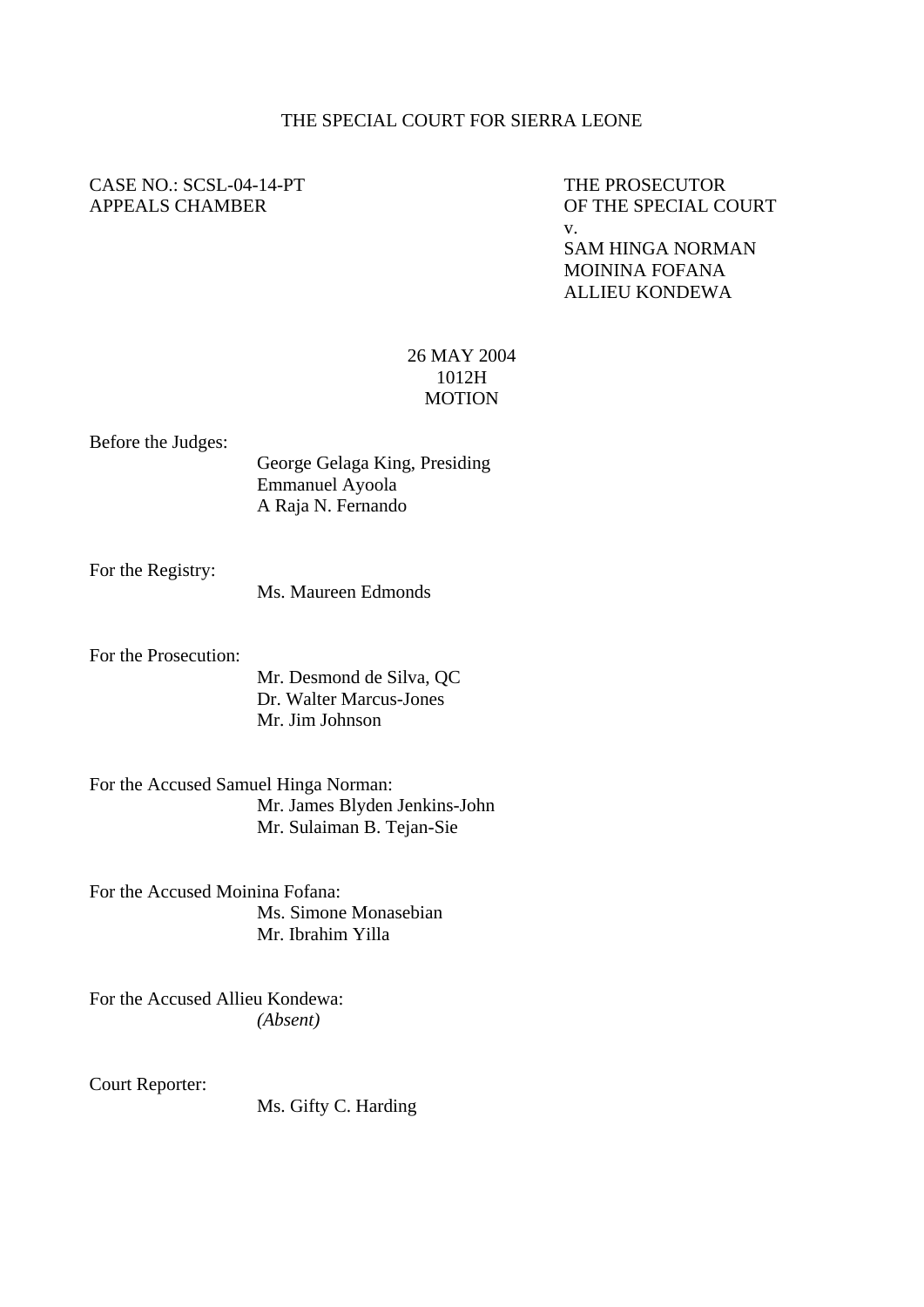| 1              | PROCEEDINGS                                                                                                 |  |
|----------------|-------------------------------------------------------------------------------------------------------------|--|
| $\overline{2}$ | MS. EDMONDS:                                                                                                |  |
| 3              | All persons having anything to do before the Special Court Appeal Chamber draw near and give your           |  |
| 4              | attendance.                                                                                                 |  |
| 5              |                                                                                                             |  |
| 6              | Special Court for Sierra Leone 2004-14-PT, Prosecutor vs. Fofana, motion for production of                  |  |
| 7              | documents and adjournment of proceedings.                                                                   |  |
| 8              |                                                                                                             |  |
| 9              | Interpreter, please take your oath.                                                                         |  |
| 10             | (Interpreter sworn)                                                                                         |  |
| 11             | MR. PRESIDENT:                                                                                              |  |
| 12             | Call the motion, the last one for -- asking for production of documents and extension of time. All right.   |  |
| 13             |                                                                                                             |  |
| 14             | Now, there was a motion filed on behalf of Fofana for production of documents and adjournment of            |  |
| 15             | proceedings. Who represents Fofana? Can we have your representation in the first place?                     |  |
| 16             | MR. DE SILVA:                                                                                               |  |
| 17             | May it please the Court. I appear for the Prosecution in this case, together with my learned friends        |  |
| 18             | Dr. Walter Marcus-Jones and Mr. Jim Johnson. The Defendant Fofana's interest will be looked after           |  |
| 19             | this morning by Ms. Simone Monasebian and Mr. Ibrahim Yilla.                                                |  |
| 20             |                                                                                                             |  |
| 21             | Can I say on behalf of the Prosecution at the very outset that -- and I can certainly give my reasons of    |  |
| 22             | course if I'm required to do so, that this is a purported motion which we would invite this court to strike |  |
| 23             | down.                                                                                                       |  |
| 24             | MR. PRESIDENT:                                                                                              |  |
| 25             | Yes, madam.                                                                                                 |  |
| 26             | MS. MONASEBIAN:                                                                                             |  |
| 27             | Yes, Your Honours, if I may. I am Simone Monasebian, the Principal Defender for the Special Court,          |  |
| 28             | and I thank Your Honours for giving me an opportunity to address this matter.                               |  |
| 29             |                                                                                                             |  |
| 30             | Mr. Pestman, lead counsel for Mr. Fofana has not been able to appear today and asks the Court to            |  |
| 31             | forgive him for not being able to appear. Local counsel Mr. Bockarie is in Bo and also unable to            |  |
| 32             | appear, so I find myself forced to advocate on their behalf, although it may have to be in a limited        |  |
| 33             | manner, as Your Honours may see in a few moments.                                                           |  |
| 34             |                                                                                                             |  |
| 35             | First let me just note, Your Honours, that it is Mr. Fofana's counsel's position that he indeed was a       |  |
| 36             | party to this motion, and being a party to this motion he should have been served various confidential      |  |
| 37             | filings which I will not discuss. What I can tell Your Honours is that he has only received the first of    |  |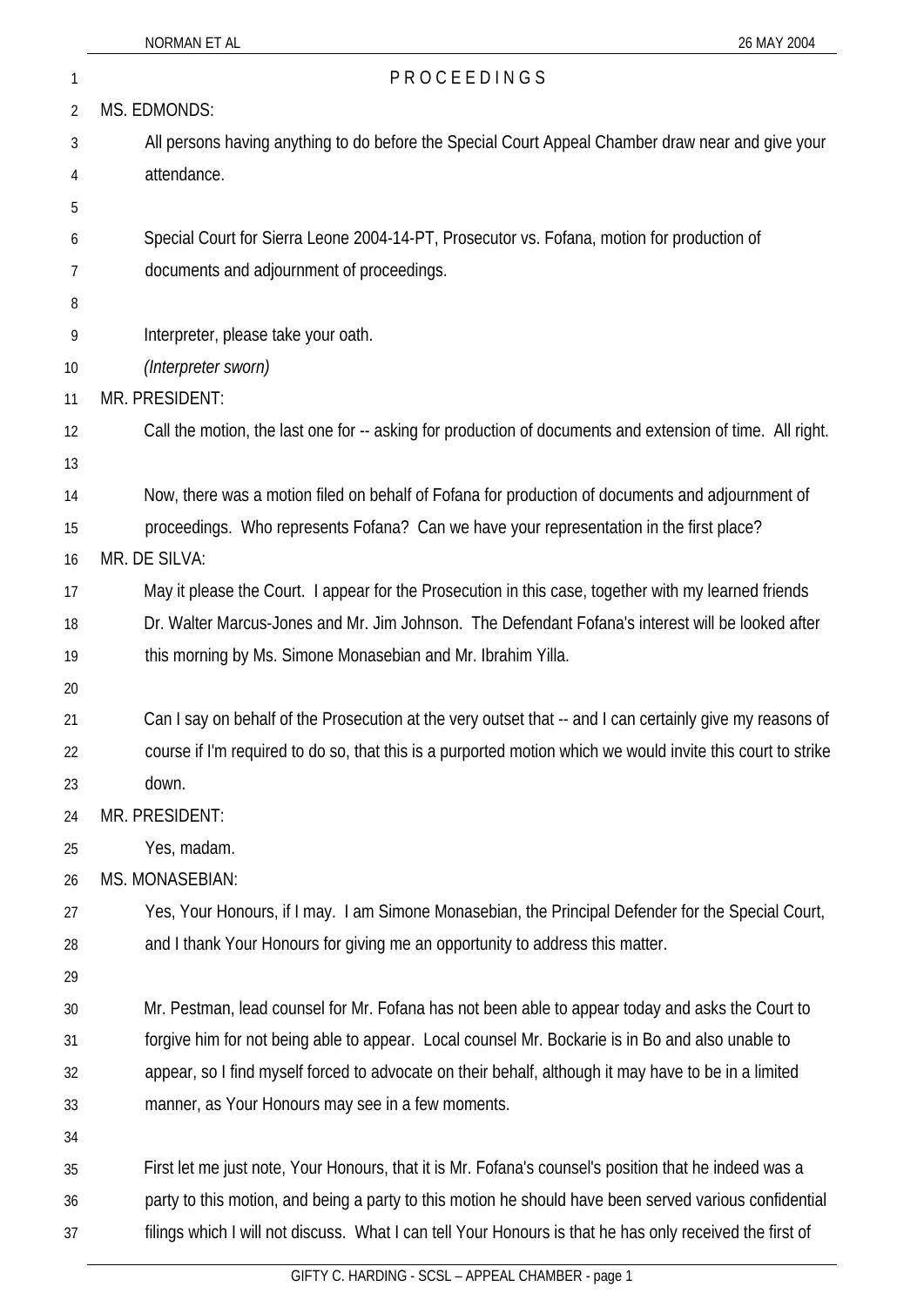NORMAN ET AL 26 MAY 2004

this set of confidential filings. It is his position that absent having received all of them he cannot be in a position to appear for oral argument and he cannot be in a position to provide the Court with any information that may be in his client's interest. 1 2 3

4

5 6 7 8 9 10 11 I have, Your Honours, read those confidential documents and I will not argue on the basis of what I know to be in them. What I would say, Your Honours, is that we know that in the practice directive, which I'm sure that my learned counsel the Deputy Prosecutor will refer to in a few moments, is it intended that all parties receive documents, all documents in a case. I do acknowledge that there are times when the Court has the inherent power to limit the documents from a complete distribution, but normally that would be in the case where it may not be given to one party, that being the Prosecutor or the Defence, because it's an *ex parte* application.

12

13 14 15 16 In this instance, it's Mr. Fofana's lawyer's claim that there was no reason that he would not be given those other documents and that if he were not to be given those documents he should have been given some opportunity to be heard as to why he was diverse to that opportunity before the result occurred and he only learnt about it after hand -- afterwards.

17

18 19 20 21 22 23 24 What I would also ask Your Honours is, I know that learned counsel for the Prosecution would say that the document was not properly signed, that although Mr. Pestman's name appears on the cover page of the document and in one of the two instances, also appears typed on the back page of the document -- of the motion, that his name was not signed. And this is something that I and the deputy Prosecutor have discussed before and I know that he will bring to your attention that the practice directive, Article 7, provides that all documents had to have on the cover page date -- on the cover page the date that it was signed and submitted for filing

25

26 27 28 29 30 31 32 33 34 I note, Your Honours, that it says, "All documents have to have on the cover page" -- the word being used is "have to have". So, I know that the Prosecution will argue there was no signature and so Your Honours don't have an appropriate motion on the Fofana team before them. But what I would say is this: If Your Honours look at No. 7, point No. 7 of the practice directive, it says only that the document "should be signed". In No. 1 of Article 7 it says certain things that are required, "all documents have to have a date on it". Numbers 1 through 6 -- or, rather, bullet points 1 through 6 under Article 7 sub-section 1 has the word "have". Yet when we get to No. 7, the word "should" is being used. That being the case that a document, according to the Registrar's practice directive, should be signed with a clear indication of the name of the person who signed it.

35 MR. PRESIDENT:

36 Has he signed it in bold letters -- in capital letters?

37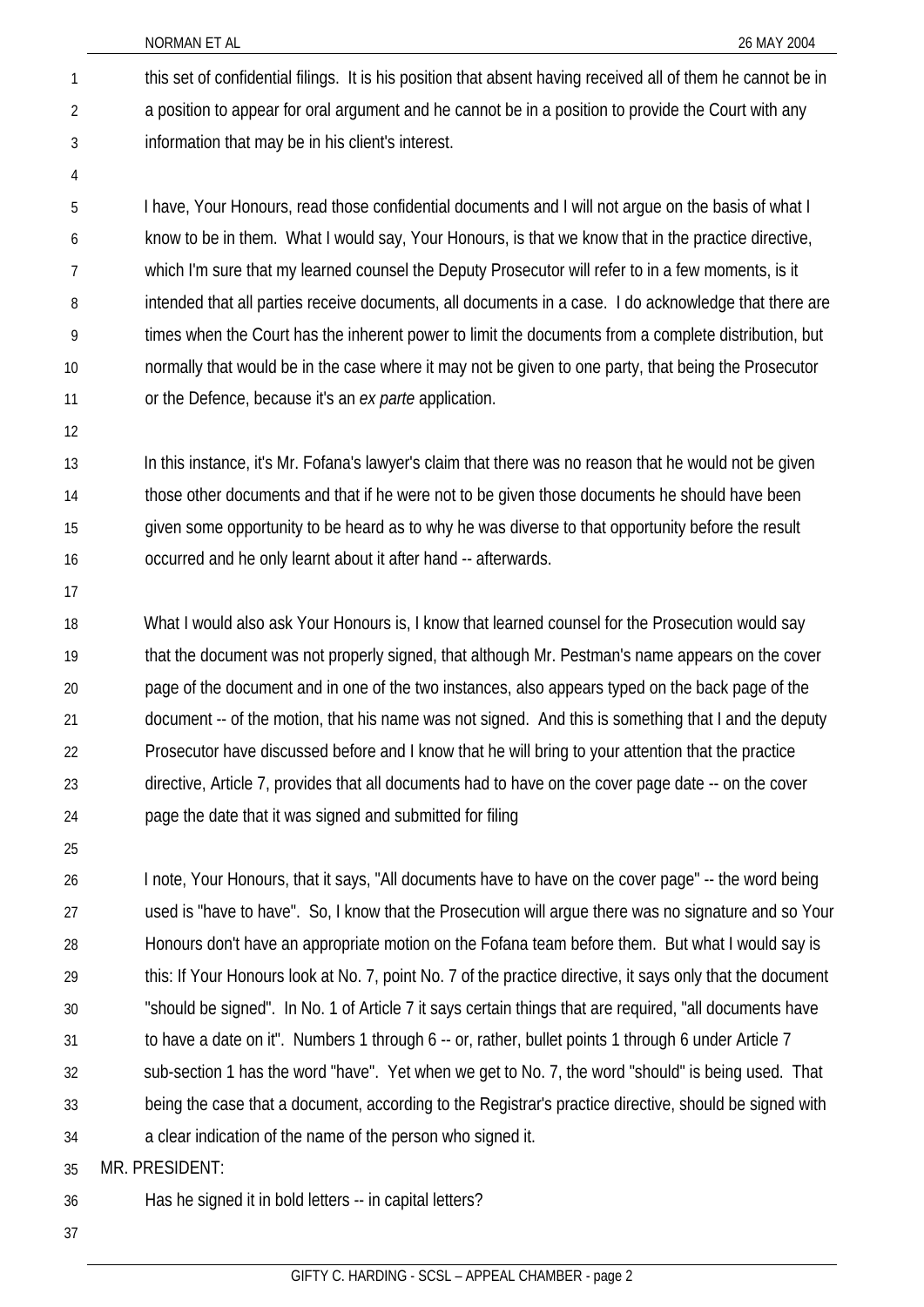|    | NORMAN ET AL<br>26 MAY 2004                                                                              |  |
|----|----------------------------------------------------------------------------------------------------------|--|
| 1  | <b>MS. MONASEBIAN:</b>                                                                                   |  |
| 2  | He has not signed it.                                                                                    |  |
| 3  | MR. PRESIDENT:                                                                                           |  |
| 4  | I see the word "signed" is in capital letters in 7; that is of some significance, isn't it?              |  |
| 5  | <b>MS. MONASEBIAN:</b>                                                                                   |  |
| 6  | I would say that there is an intention to alert the parties that signing is important by putting it in   |  |
| 7  | capitals, but I also say that word -- the word "should" is used and I think that counsel who are already |  |
| 8  | here would argue that Your Honours look at the word "should" in conjunction with the capitalising, but   |  |
| 9  | nevertheless, give him the opportunity to have his motion heard.                                         |  |
| 10 |                                                                                                          |  |
| 11 | What I would say is this: I cannot speak as to what was in counsel's mind for Mr. Fofana or for          |  |
| 12 | Mr. Norman. I'm sure that Mr. Norman will address Your Honour -- Mr. Norman's counsel will address       |  |
| 13 | Your Honours question in that regard.                                                                    |  |
| 14 |                                                                                                          |  |
| 15 | All I can say to Your Honours --                                                                         |  |
| 16 | MR. PRESIDENT:                                                                                           |  |
| 17 | That is if we call on him. That is if we call on him.                                                    |  |
| 18 | <b>MS. MONASEBIAN:</b>                                                                                   |  |
| 19 | Exactly, Your Honours.                                                                                   |  |
| 20 | MR. PRESIDENT:                                                                                           |  |
| 21 | It might not be necessary to call on him.                                                                |  |
| 22 | <b>MS. MONASEBIAN:</b>                                                                                   |  |
| 23 | Very well, that is correct, Your Honours, and that's why I used the word "if" but Your Honour is of      |  |
| 24 | course correct about that.                                                                               |  |
| 25 |                                                                                                          |  |
| 26 | The only other thing I can say to Your Honours is that I won't get into the merits of the proceedings I  |  |
| 27 | just would ask that the motion be considered by the Court, that his request for an adjournment be        |  |
| 28 | given serious consideration to which I know the Court will do, and that if he's given the opportunity to |  |
| 29 | see those confidential documents that Your Honours find it to be needed, that he then has the            |  |
| 30 | opportunity, if need be, to reply in writing if not orally.                                              |  |
| 31 |                                                                                                          |  |
| 32 | Thank you, Your Honours.                                                                                 |  |
| 33 | MR. PRESIDENT:                                                                                           |  |
| 34 | Before you sit down, are you aware of a communication from one of the counsel saying in fact that        |  |
| 35 | they had signed on behalf of your client?                                                                |  |
| 36 | <b>MS. MONASEBIAN:</b>                                                                                   |  |
| 37 | Communication from counsel in the Norman team?                                                           |  |
|    |                                                                                                          |  |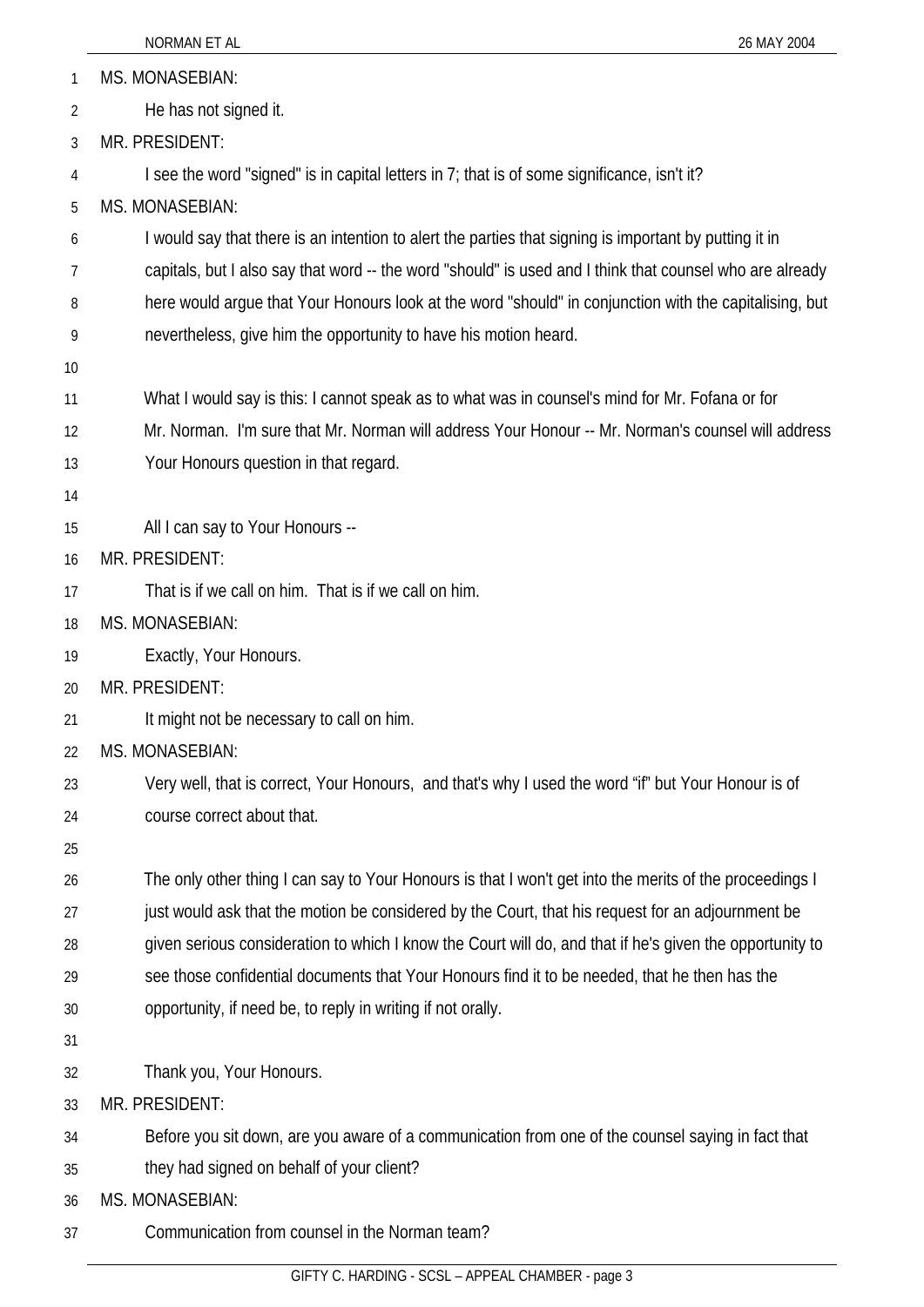|    | NORMAN ET AL<br>26 MAY 2004                                                                               |  |
|----|-----------------------------------------------------------------------------------------------------------|--|
| 1  | MR. PRESIDENT:                                                                                            |  |
| 2  | Mrs. Reiger, what document was that?                                                                      |  |
| 3  |                                                                                                           |  |
| 4  | I'm informed that Ms. Quincy Whitaker sent a communication to the senior legal advisor to say that in     |  |
| 5  | fact they not only signed for Norman, but she signed also on behalf of Fofana.                            |  |
| 6  | <b>MS. MONASEBIAN:</b>                                                                                    |  |
| 7  | I am indeed aware of an e-mail from Ms. Whitaker to the Senior Chambers Officer indicating when           |  |
| 8  | Mr. Pestman complained that he was not on the agenda for today -- or for yesterday, rather, that Ms.      |  |
| 9  | Whitaker saw that communication of Mr. Pestman and indeed immediately responded by saying that            |  |
| 10 | when it was signed it was signed by our team on behalf of another team as well.                           |  |
| 11 |                                                                                                           |  |
| 12 | However, I will want to --                                                                                |  |
| 13 | MR. PRESIDENT:                                                                                            |  |
| 14 | No, I just pointed that out to you.                                                                       |  |
| 15 | <b>MS. MONASEBIAN:</b>                                                                                    |  |
| 16 | Yes, that is absolutely the case, Your Honour. I should also point out that Ms. Whitaker did not sign; it |  |
| 17 | is Mr. Sulaiman Tejan --                                                                                  |  |
| 18 | MR. PRESIDENT:                                                                                            |  |
| 19 | I know that. I have seen the signature. I am just saying are you aware of that communication.             |  |
| 20 | <b>MS. MONASEBIAN:</b>                                                                                    |  |
| 21 | Absolutely, Your Honour, I am.                                                                            |  |
| 22 | MR. PRESIDENT:                                                                                            |  |
| 23 | Thank you, very much. Thank you.                                                                          |  |
| 24 |                                                                                                           |  |
| 25 | Mr. Banjan Tejan-Sie, do you have anything to say?                                                        |  |
| 26 | MR. TEJAN-SIE:                                                                                            |  |
| 27 | My Lord, except if you have questions -- safe that you do have questions for us, we do not wish to        |  |
| 28 | comment.                                                                                                  |  |
| 29 | MR. PRESIDENT:                                                                                            |  |
| 30 | Would you stand up, please.                                                                               |  |
| 31 | MR. TEJAN-SIE:                                                                                            |  |
| 32 | Sorry. Sorry, My Lord. Except if you do have questions for us, we do not wish to comment on this.         |  |
| 33 | MR. PRESIDENT:                                                                                            |  |
| 34 | Mr. Blyden Jenkins-Johnson?                                                                               |  |
| 35 | MR. JENKINS-JOHNSON:                                                                                      |  |
| 36 | The same applies.                                                                                         |  |
| 37 |                                                                                                           |  |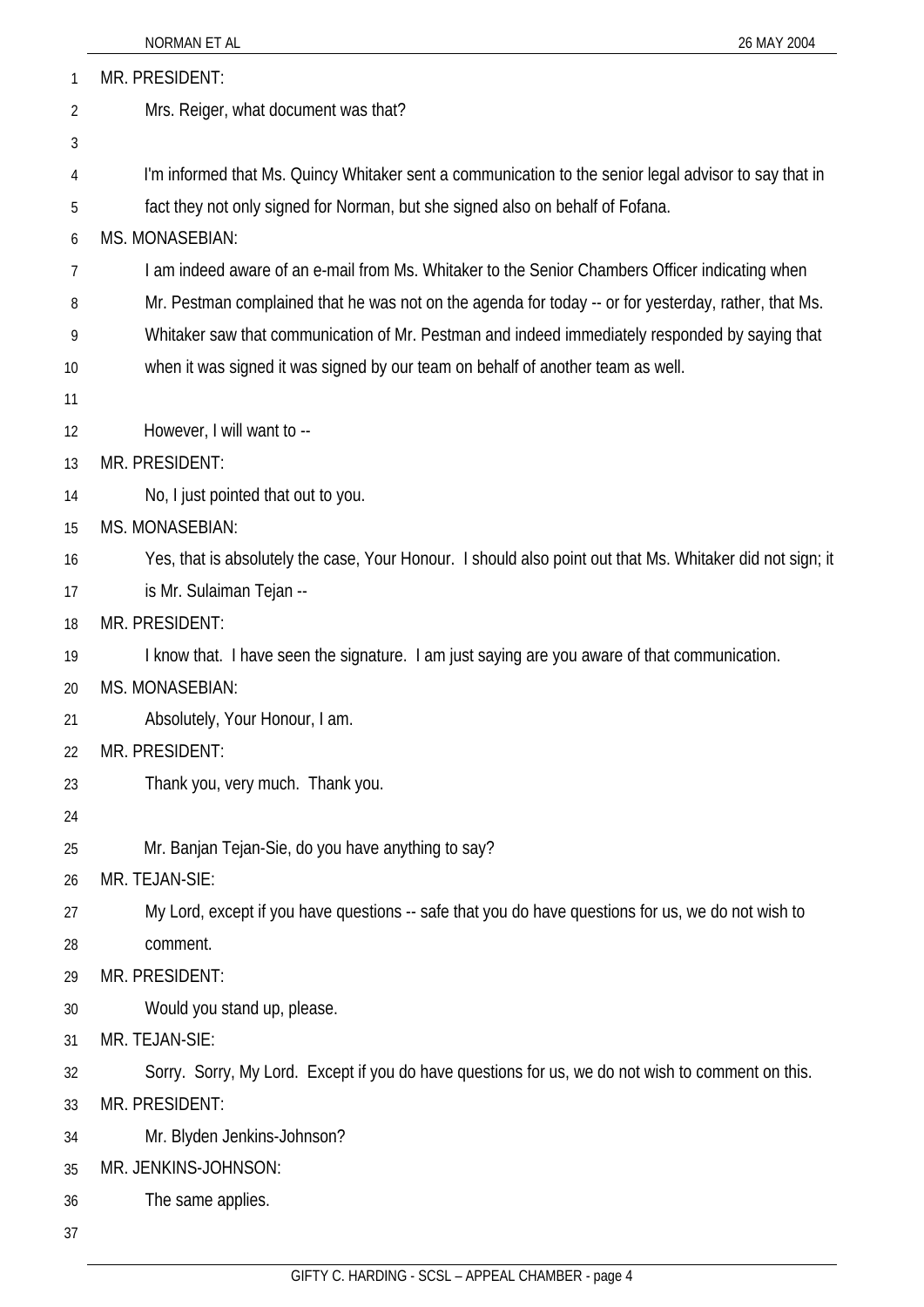|              | NORMAN ET AL<br>26 MAY 2004                                                                                                                                                                                |  |  |
|--------------|------------------------------------------------------------------------------------------------------------------------------------------------------------------------------------------------------------|--|--|
| $\mathbf{1}$ | MR. PRESIDENT:                                                                                                                                                                                             |  |  |
| 2            | Mr. Desmond de Silva?                                                                                                                                                                                      |  |  |
| 3            | MR. DE SILVA:                                                                                                                                                                                              |  |  |
| 4            | Well, I think we have something to say here. I think this is a thoroughly impudent application                                                                                                             |  |  |
| 5            | (microphone not activated) -- oh, I have to turn this on so others can hear too.                                                                                                                           |  |  |
| 6            |                                                                                                                                                                                                            |  |  |
| 7            | This is a thoroughly impudent application for a whole variety of reasons. It would be a very dangerous                                                                                                     |  |  |
| 8            | precedent for this Court to start acting on motions unsigned by any member of a Defence team                                                                                                               |  |  |
| 9            | whereby it is claimed in some curious way that some other member of some other team has signed to                                                                                                          |  |  |
| 10           | cover the particular defendant in question. One can see a whole variety of dangers springing from                                                                                                          |  |  |
| 11           | such lax conduct.                                                                                                                                                                                          |  |  |
| 12           |                                                                                                                                                                                                            |  |  |
| 13           | It would be our submission to this Court that this Court does not entertain applications of this kind, and                                                                                                 |  |  |
| 14           | that's why I call the motion a purported motion. This is a motion for the production of documents and                                                                                                      |  |  |
| 15           | the adjournment of proceedings which originate or suppose to originate in a motion which, in our                                                                                                           |  |  |
| 16           | respectful submission, is not a proper motion. And I can demonstrate that in many ways.                                                                                                                    |  |  |
| 17           |                                                                                                                                                                                                            |  |  |
| 18<br>19     | Your Honour, the original motion was filed by mister -- by Chief Hinga Norman and those documents<br>the Court has before it. Can I invite the Court just to look at those documents? It's page 693 on the |  |  |
| 20           | top right-hand side.                                                                                                                                                                                       |  |  |
| 21           | MR. PRESIDENT:                                                                                                                                                                                             |  |  |
| 22           | Yes.                                                                                                                                                                                                       |  |  |
| 23           | MR. DE SILVA:                                                                                                                                                                                              |  |  |
| 24           | Now, if you are -- if Your Honours were kind enough to go over to the first page of that motion,                                                                                                           |  |  |
| 25           | page 694, the Court will see in paragraph 1 the introduction; it is submitted on behalf of Chief Samuel                                                                                                    |  |  |
| 26           | Hinga Norman. The submission is on behalf of him. There is no suggestion that Fofana -- that                                                                                                               |  |  |
| 27           | anything is being done on behalf of the Defendant Fofana.                                                                                                                                                  |  |  |
| 28           |                                                                                                                                                                                                            |  |  |
| 29           | If you go to paragraph 2, it reads: "The said preliminary motion was signed on the chief's behalf."                                                                                                        |  |  |
| 30           | There is no mention of the Defendant Fofana. If the Court is kind enough then to go to page 703, the                                                                                                       |  |  |
| 31           | final page of that motion, the Court will observe it is only being signed on behalf of the Defendant                                                                                                       |  |  |
| 32           | Norman and not on behalf of the Defendant Fofana.                                                                                                                                                          |  |  |
| 33           |                                                                                                                                                                                                            |  |  |
| 34           | Now, this is meant to be the basis of this purported application. Now, this Court, as do other courts,                                                                                                     |  |  |
| 35           | realising the importance attached to the way in which documents are to be filed, has produced                                                                                                              |  |  |
| 36           | practice directions which this Court has been referred to.                                                                                                                                                 |  |  |
| 37           |                                                                                                                                                                                                            |  |  |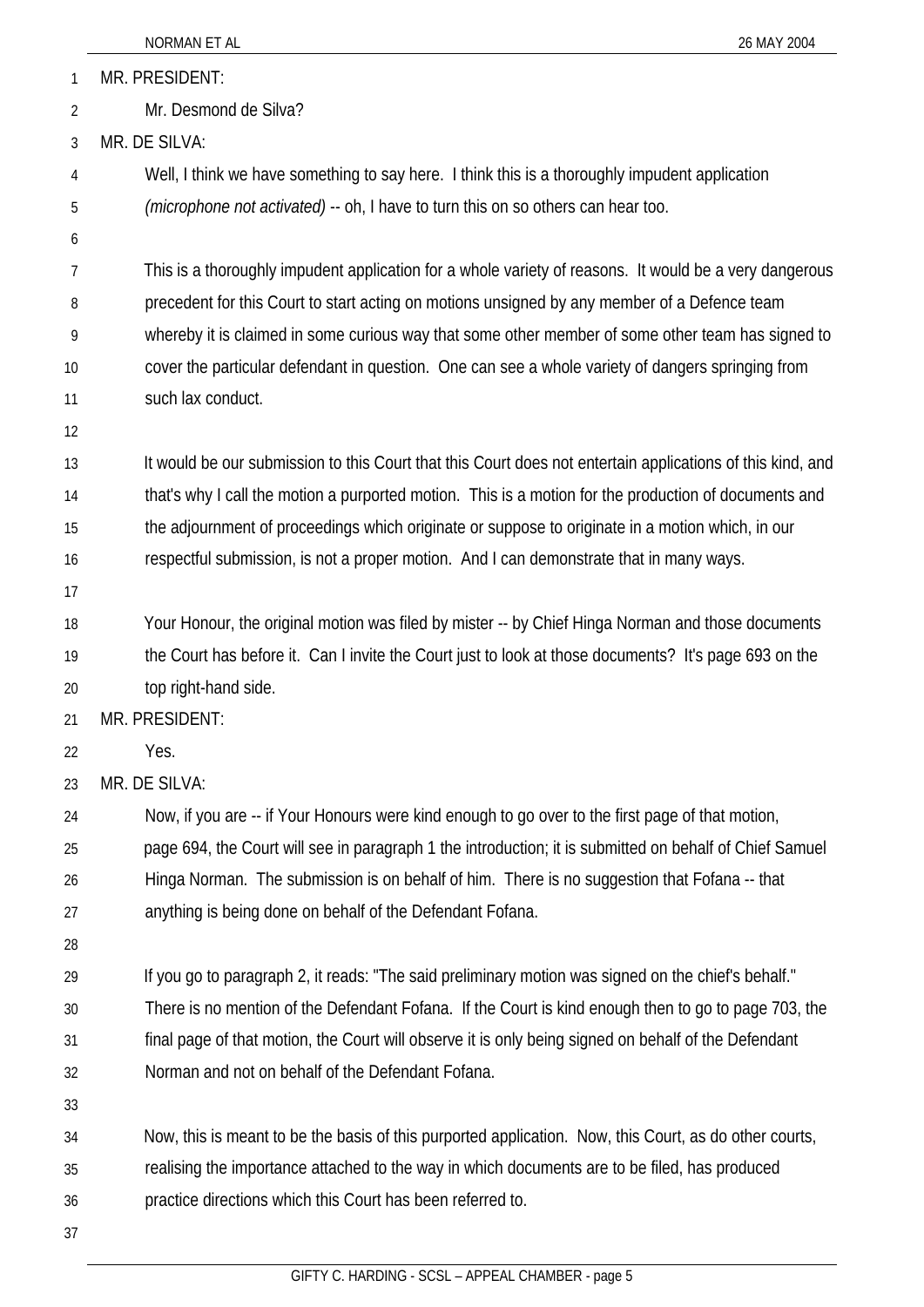| $\mathbf{1}$ | Article 7 sub-article 7, on page 3 of the Practice Directions that the Court has, Article 7 -- sorry,        |  |  |  |
|--------------|--------------------------------------------------------------------------------------------------------------|--|--|--|
| 2            | Article 7 sub-article 7 on page 3, as My Lord King quite rightly observed, the words "signed" are in         |  |  |  |
| 3            | capitals for a very good reason: in order to make quite clear to those filing motions that there must be     |  |  |  |
| 4            | attached to that motion or appended to that motion the signature of the name of that person who              |  |  |  |
| 5            | signed it.                                                                                                   |  |  |  |
| 6            |                                                                                                              |  |  |  |
| 7            | Now, I need hardly spell out the dangers that can flow from the sort of situation that could arise in this   |  |  |  |
| 8            | case where you have an unsigned motion. Then when you look at the body of Chief Hinga Norman's               |  |  |  |
| 9            | motion, there is no evidence on that that anything is being done on Mr. Fofana's behalf. When one            |  |  |  |
| 10           | then goes to the reply that is filed in this matter on page 3 -- I'm sorry, it's on -- Your Honours would    |  |  |  |
| 11           | probably have a reply on page 3252, that's the Hinga Norman reply, and the Court goes to the final           |  |  |  |
| 12           | page at page 3255, there isn't a single member of Fofana's legal team who appears to feature there.          |  |  |  |
| 13           |                                                                                                              |  |  |  |
| 14           | I was taken a bit aback when My Lord King said this morning that there was an e-mail from Quincy             |  |  |  |
| 15           | Whitaker.                                                                                                    |  |  |  |
| 16           | MR. PRESIDENT:                                                                                               |  |  |  |
| 17           | You were not aware of that?                                                                                  |  |  |  |
| 18           | MR. DE SILVA:                                                                                                |  |  |  |
| 19           | I am wholly unaware of it.                                                                                   |  |  |  |
| 20           | MR. PRESIDENT:                                                                                               |  |  |  |
| 21           | You were not served at all?                                                                                  |  |  |  |
| 22           | MR. DE SILVA:                                                                                                |  |  |  |
| 23           | I haven't been served with it. I was taken a little bit by surprise.                                         |  |  |  |
| 24           |                                                                                                              |  |  |  |
| 25           | I'm told we were not copied on it.                                                                           |  |  |  |
| 26           | MR. PRESIDENT:                                                                                               |  |  |  |
| 27           | You were not copied?                                                                                         |  |  |  |
| 28           | MR. DE SILVER:                                                                                               |  |  |  |
| 29           | No, we were not copied on it. Ms. Monasebian has been kind enough to tell me that we were not                |  |  |  |
| 30           | copied.                                                                                                      |  |  |  |
| 31           | MR. PRESIDENT:                                                                                               |  |  |  |
| 32           | Very well.                                                                                                   |  |  |  |
| 33           | MR. DE SILVA:                                                                                                |  |  |  |
| 34           | So, it is a most extraordinary situation. And I'd just invite this Court to get up, as courts should, in our |  |  |  |
| 35           | respectful submission on behalf of the Prosecution, to make sure that the Rules that apply to matters        |  |  |  |
| 36           | of this kind are strictly observed -- I'm so sorry, I -                                                      |  |  |  |
| 37           |                                                                                                              |  |  |  |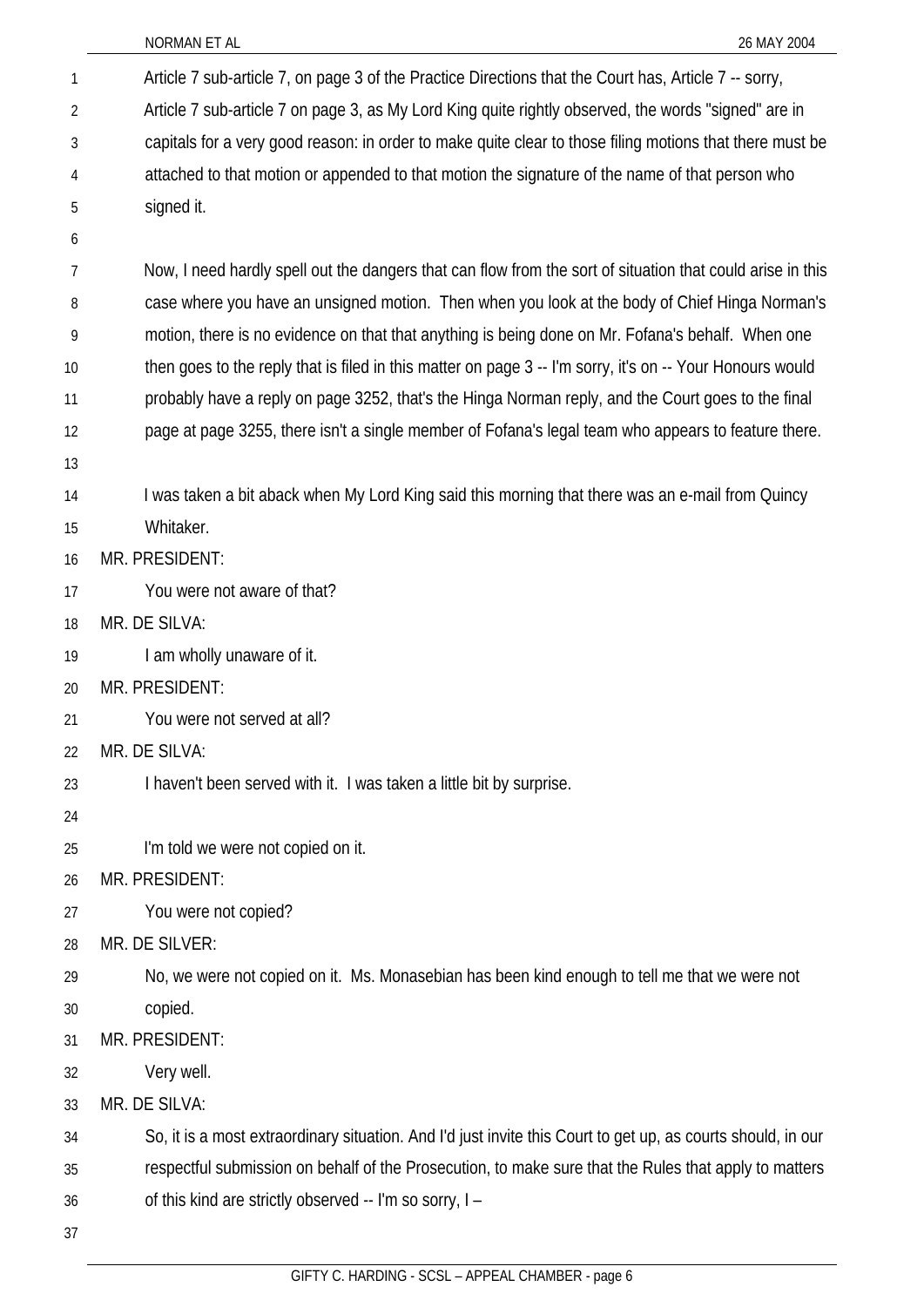| 1              | MR. PRESIDENT:                                                                                         |  |  |  |
|----------------|--------------------------------------------------------------------------------------------------------|--|--|--|
| $\overline{2}$ | The information she is trying to pass on to me is that she just consulted her e-mail and said that you |  |  |  |
| 3              | have a copy of this e-mail. She sent to you a copy.                                                    |  |  |  |
| 4              | MR. DE SILVA:                                                                                          |  |  |  |
| 5              | Well, none of us seemed to have received it, but --well, even on the assumption that it had come to    |  |  |  |
| 6              | me in some way, it doesn't affect the basic principle of the Prosecution's approach to these matters.  |  |  |  |
| 7              | It's a thoroughly unsatisfactory situation: a motion has not been properly brought; it's a motion that |  |  |  |
| 8              | tries to ride on the back of somebody else's motion. I can conceive of all manner of difficulties that |  |  |  |
| 9              | could arise where one defendant permits, as I have indicated --                                        |  |  |  |
| 10             | MR. PRESIDENT:                                                                                         |  |  |  |
| 11             | Mr. Desmond de Silva, thank you very much. I think we've seen the point that you are making.           |  |  |  |
| 12             | MR. DE SILVA:                                                                                          |  |  |  |
| 13             | Thank you, very much.                                                                                  |  |  |  |
| 14             | MR. PRESIDENT:                                                                                         |  |  |  |
| 15             | And the motion is dismissed.                                                                           |  |  |  |
| 16             |                                                                                                        |  |  |  |
| 17             | Now we go to the substantive motion.                                                                   |  |  |  |
| 18             | <b>MS. MONASEBIAN:</b>                                                                                 |  |  |  |
| 19             | Your Honours, if I just may seek one point of clarification.                                           |  |  |  |
| 20             | MR. PRESIDENT:                                                                                         |  |  |  |
| 21             | No need now because we have dismissed it and we can go to the substantive motion.                      |  |  |  |
| 22             |                                                                                                        |  |  |  |
| 23             | Who is presenting this motion?                                                                         |  |  |  |
| 24             | MR. DE SILVA:                                                                                          |  |  |  |
| 25             | May it please Your Lords. I appear for the Prosecution again, together with Mr. Marcus-Jones and my    |  |  |  |
| 26             | learned friend Mr. Jim Johnson. The Defendant Norman, he is represented by my learned friends Mr.      |  |  |  |
| 27             | James Blyden Jenkins-Johnson and Mr. Tejan-Sie.                                                        |  |  |  |
| 28             | MR. PRESIDENT:                                                                                         |  |  |  |
| 29             | Thank you.                                                                                             |  |  |  |
| 30             |                                                                                                        |  |  |  |
| 31             | Mr. Tejan-Sie, yes.                                                                                    |  |  |  |
| 32             | MR. TEJAN-SIE:                                                                                         |  |  |  |
| 33             | May it please you, My Lord. Your Lordship has in a bundle a document, an agreement signed by my        |  |  |  |
| 34             | lead counsel and the Deputy Prosecutor, Desmond de Silva, QC. My Lord, we rely on this document        |  |  |  |
| 35             | in its entirety and would refer in particular to paragraphs 1 through paragraph 3 of that document.    |  |  |  |
| 36             | MR. PRESIDENT:                                                                                         |  |  |  |
| 37             | Signed by?                                                                                             |  |  |  |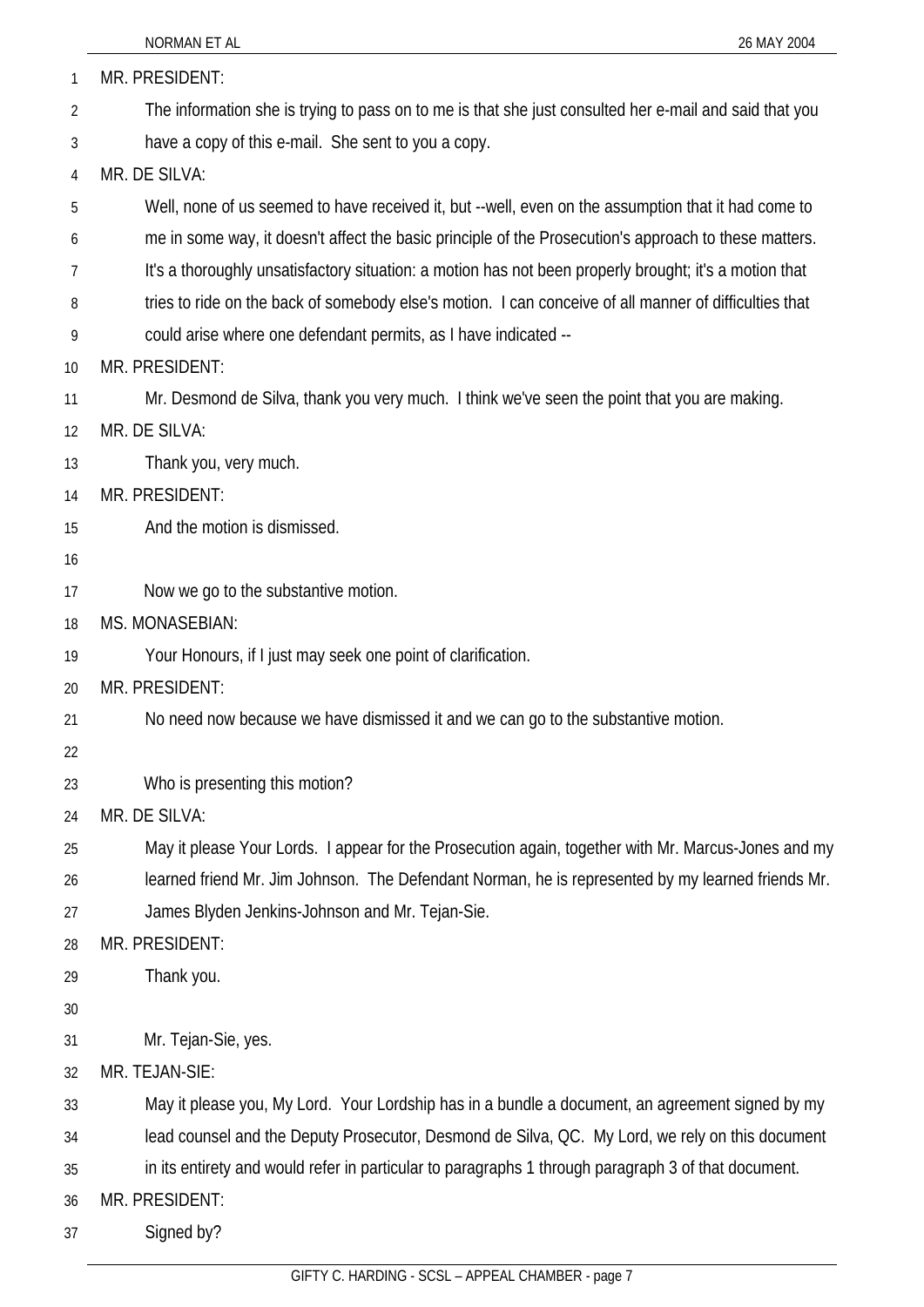| 1  | MR. TEJAN-SIE:                                                                                         |  |  |
|----|--------------------------------------------------------------------------------------------------------|--|--|
| 2  | Signed by Mr. Desmond de Silva and Mr. Blyden Jenkins-Johnson, lead counsel for the Norman             |  |  |
| 3  | team.                                                                                                  |  |  |
| 4  |                                                                                                        |  |  |
| 5  | The essence of that agreement --                                                                       |  |  |
| 6  | MR. PRESIDENT:                                                                                         |  |  |
| 7  | You say paragraphs what?                                                                               |  |  |
| 8  | MR. TEJAN-SIE:                                                                                         |  |  |
| 9  | Paragraphs 1 through to 3, My Lord, and the essence of that application --                             |  |  |
| 10 | MR. PRESIDENT:                                                                                         |  |  |
| 11 | One to?                                                                                                |  |  |
| 12 | MR. TEJAN-SIE:                                                                                         |  |  |
| 13 | Three, My Lord. The essence Your Lordships will see on this agreement is to rest on our written        |  |  |
| 14 | submissions and not to comment on observations already filed as confidential documents before this     |  |  |
| 15 | Court.                                                                                                 |  |  |
| 16 |                                                                                                        |  |  |
| 17 | Except Your Lordships have any further questions, this is all we have to say.                          |  |  |
| 18 | MR. PRESIDENT:                                                                                         |  |  |
| 19 | I thank you for the dignified way in which you've responded.                                           |  |  |
| 20 | MR. TEJAN-SIE:                                                                                         |  |  |
| 21 | Much obliged, My Lord.                                                                                 |  |  |
| 22 | MR. PRESIDENT:                                                                                         |  |  |
| 23 | Right. Mr. Desmond de Silva?                                                                           |  |  |
| 24 | MR. DE SILVA:                                                                                          |  |  |
| 25 | (Microphone not activated) we hope that this Court finds it a dignified way forward and we rely on our |  |  |
| 26 | written submissions.                                                                                   |  |  |
| 27 | MR. PRESIDENT:                                                                                         |  |  |
| 28 | Well, I want to thank you very much, both of you for your cooperation in this matter and the dignified |  |  |
| 29 | way you have handled it.                                                                               |  |  |
| 30 |                                                                                                        |  |  |
| 31 | We are going to adjourn at this stage and we'll inform you of the date for the decision.               |  |  |
| 32 | MR. DE SILVA:                                                                                          |  |  |
| 33 | As Your Lordship pleases.                                                                              |  |  |
| 34 | (Court adjourned at 1038H)                                                                             |  |  |
| 35 | (Pages 1 to 8 by Gifty C. Harding)                                                                     |  |  |
| 36 |                                                                                                        |  |  |
| 37 |                                                                                                        |  |  |